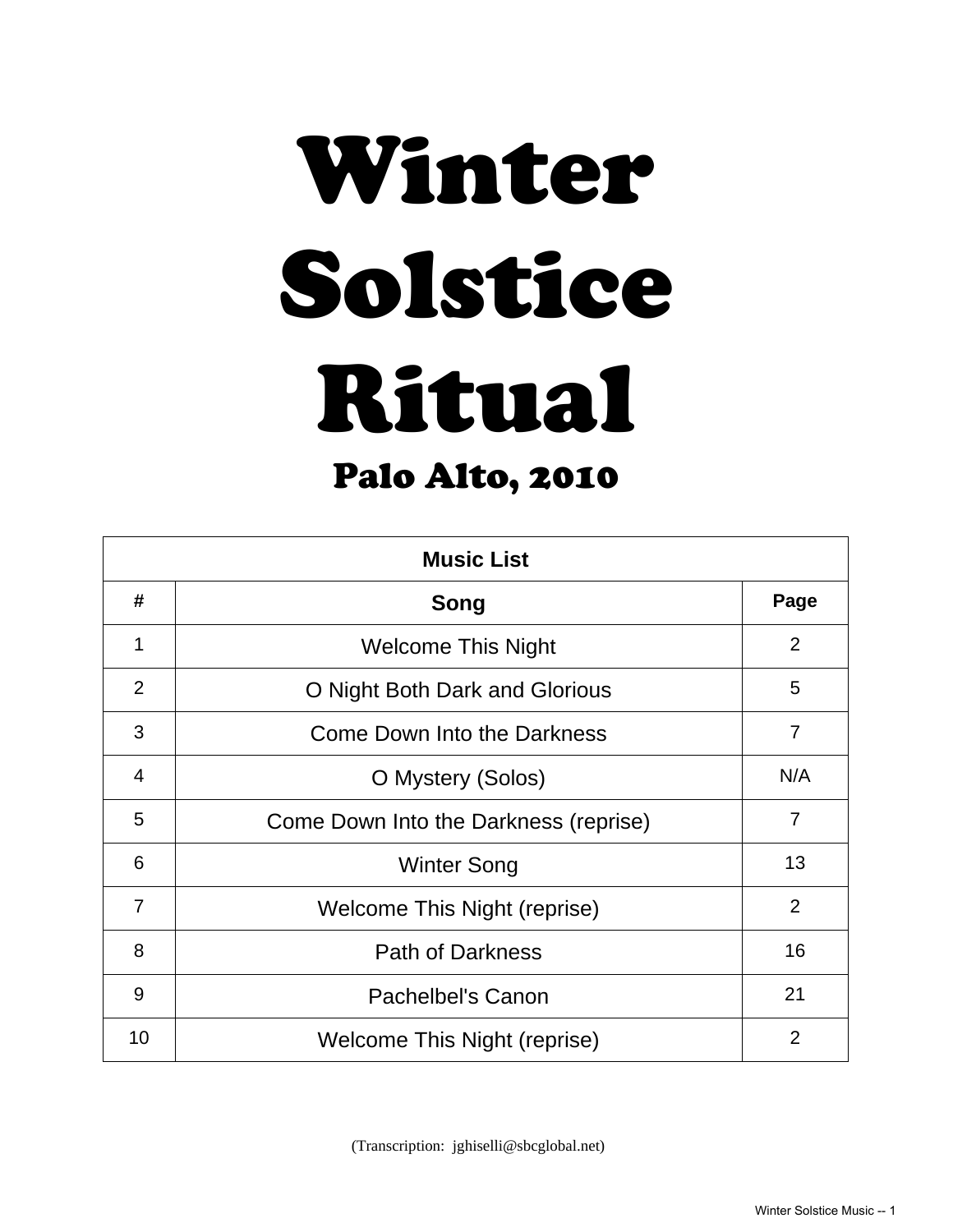



Copyright © 1998 Joan M. McMillen (Transcribed 2009-12-05 jg)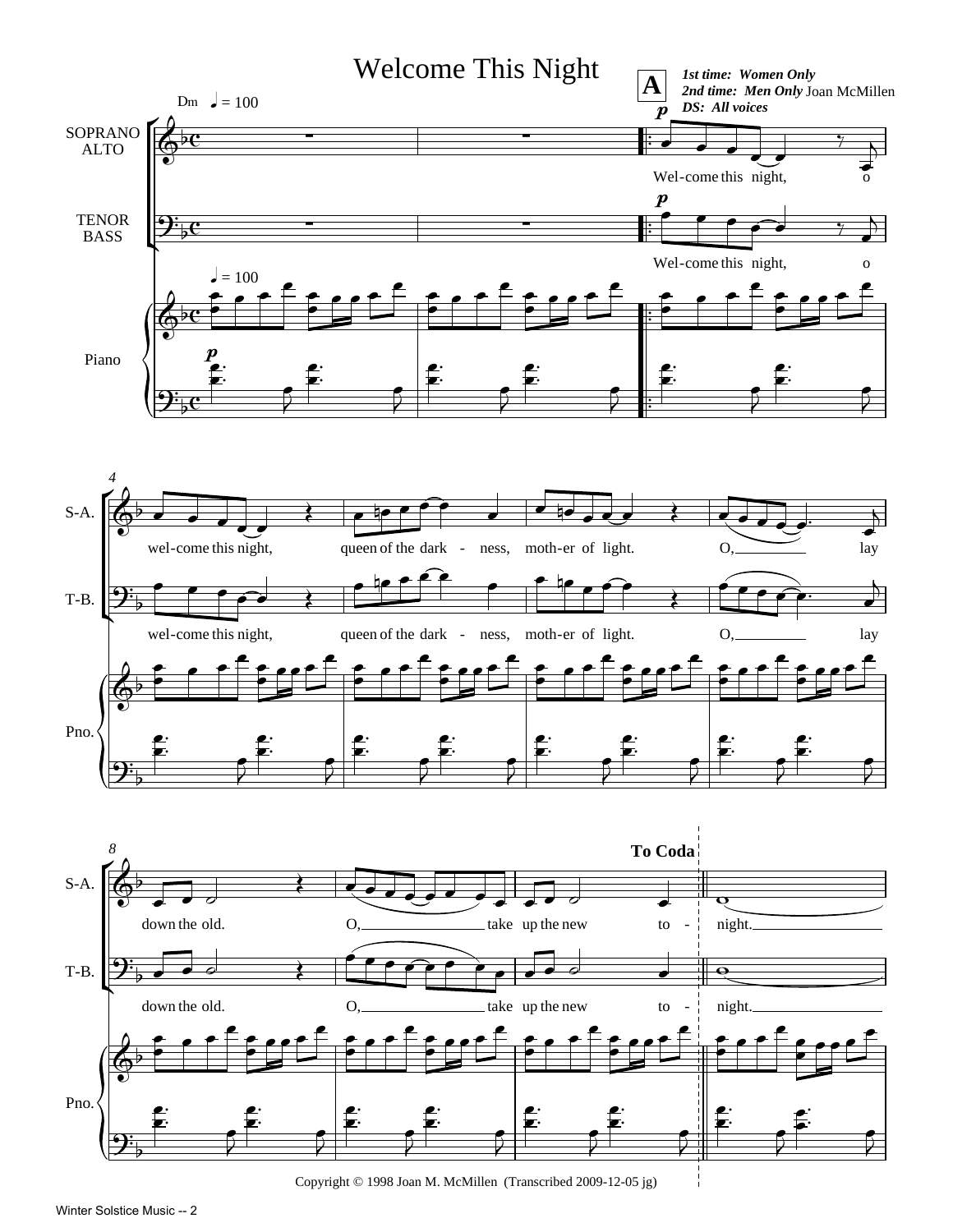

![](_page_2_Figure_2.jpeg)

![](_page_2_Figure_3.jpeg)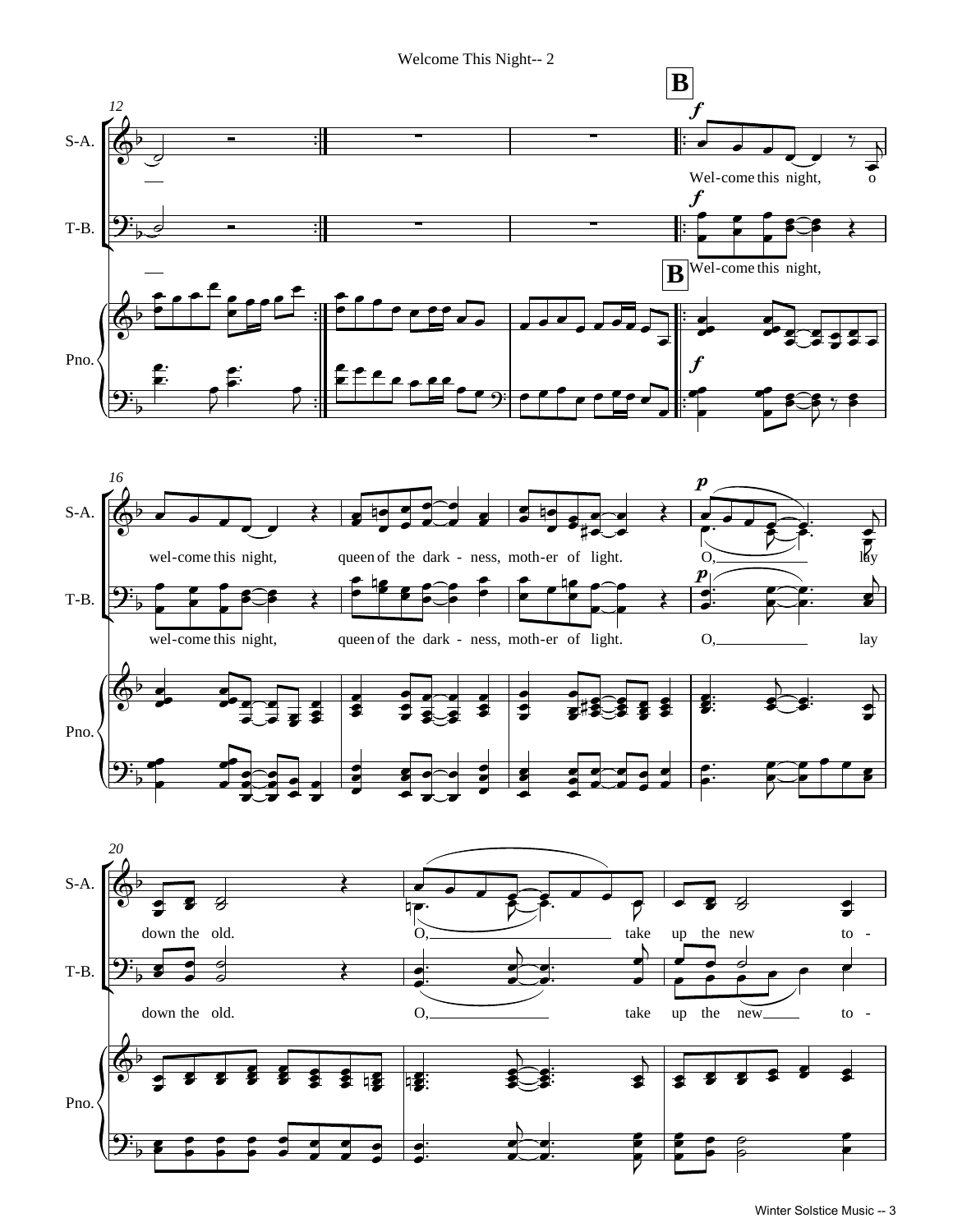![](_page_3_Figure_1.jpeg)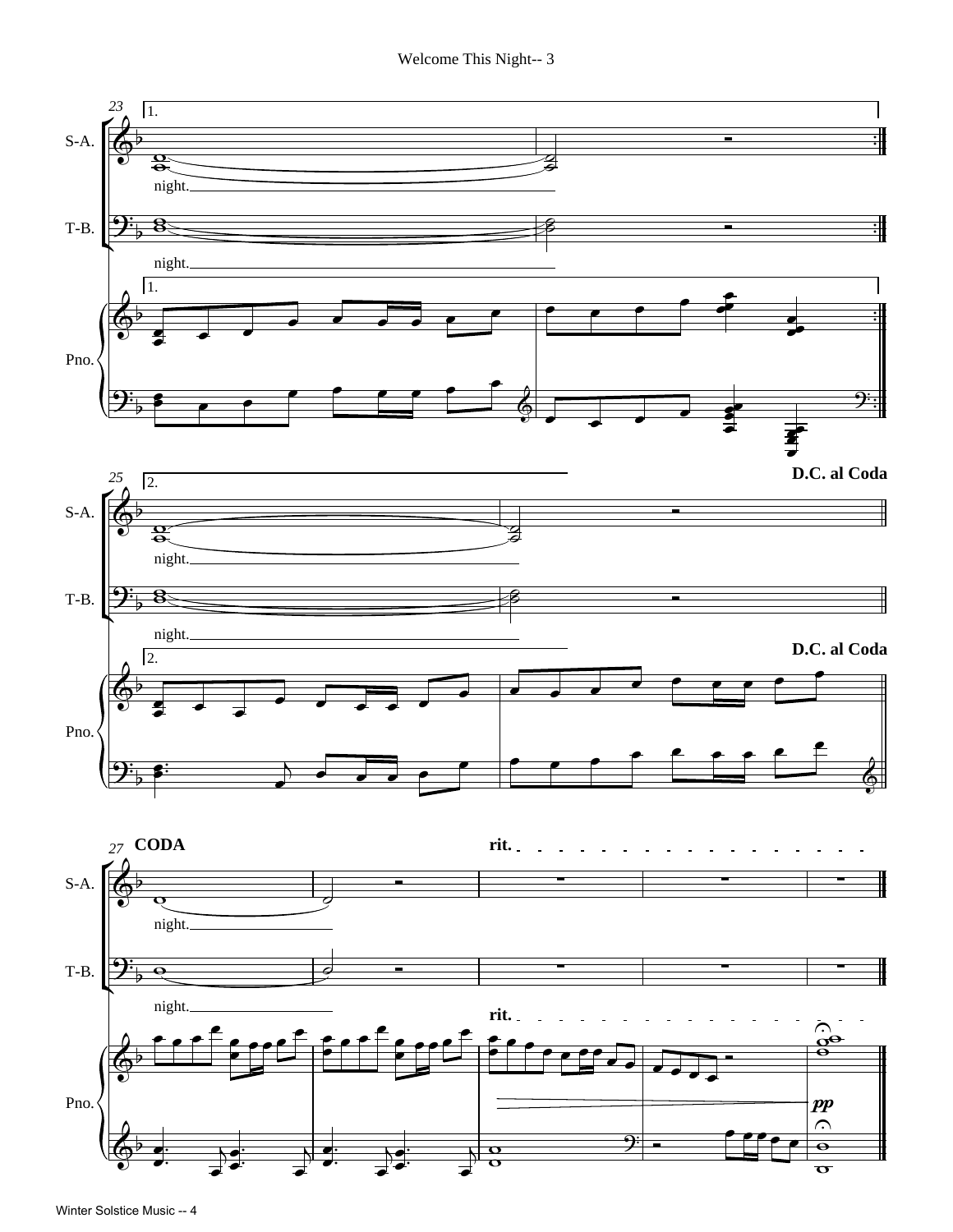## O Night Both Dark and Glorious Joan McMillen

![](_page_4_Figure_2.jpeg)

Copyright © 1998 Joan M. McMillen (Transcribed 2010-12-05 jg)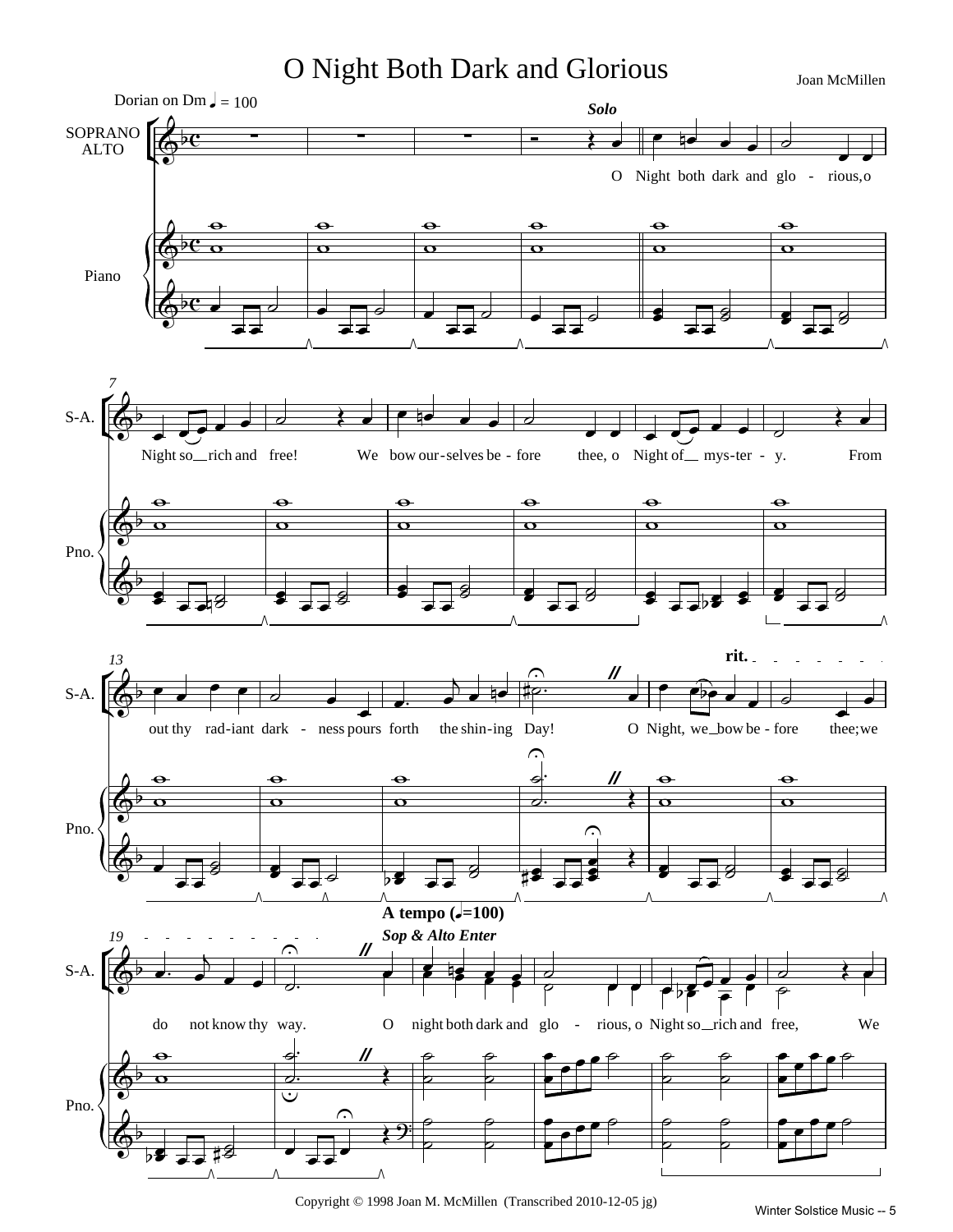![](_page_5_Figure_1.jpeg)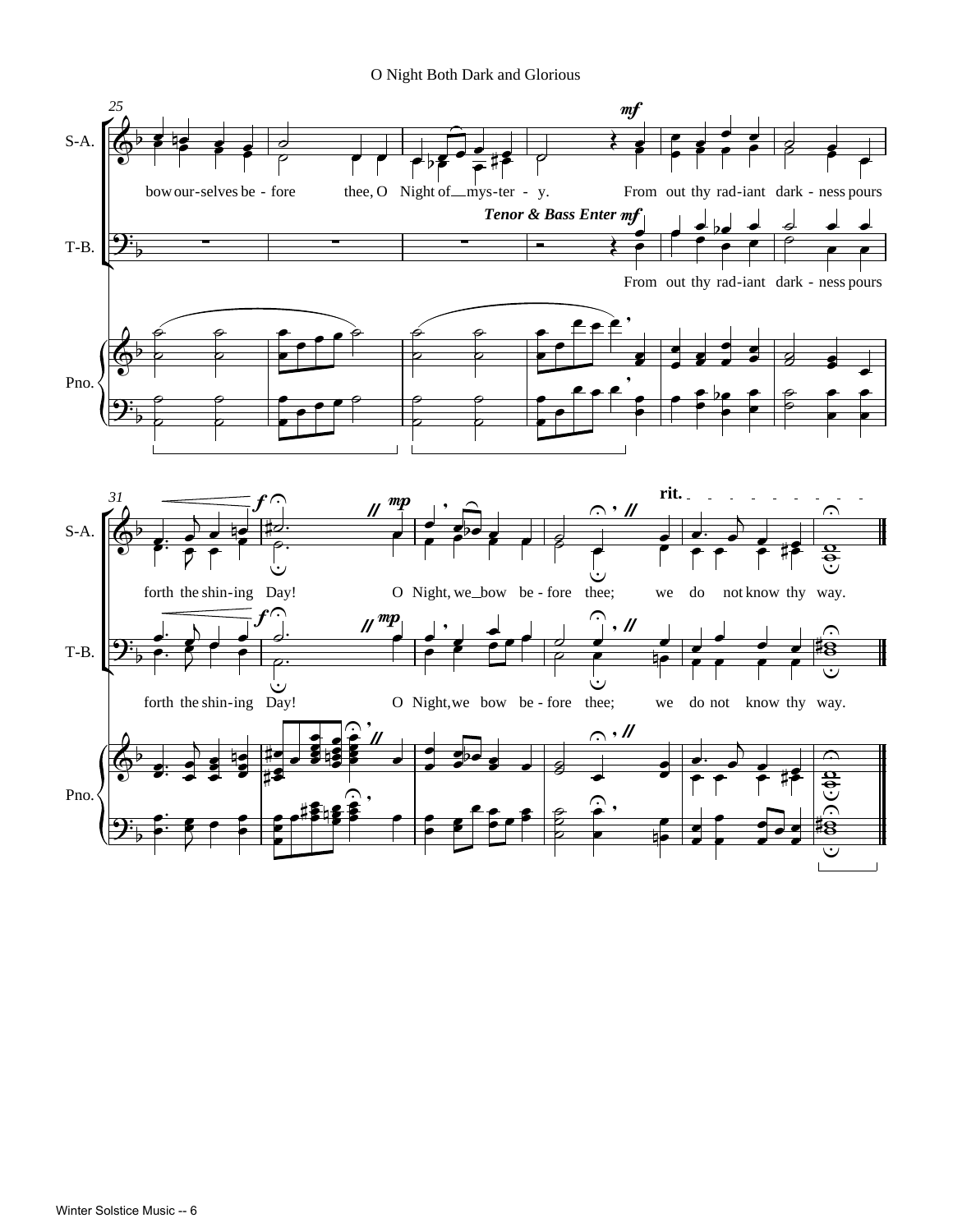Come Down Into the Darkness

É ľ É ľ 3  $\overline{\phantom{a}}$ .<br>3 3  $\frac{1}{2}$  $\frac{1}{2}$  $\frac{1}{2}$  $\frac{1}{2}$ Piano  $\mathsf{J} = 100$  $\frac{1}{2}$  $\frac{1}{2}$  $\frac{1}{2}$  $\frac{1}{2}$  $\frac{1}{2}$  $\frac{1}{2}$  $\frac{1}{2}$  $\frac{1}{2}$  $\frac{1}{2}$  $\frac{1}{2}$  $\frac{1}{2}$  $\frac{1}{2}$  $\frac{1}{2}$  $\frac{1}{2}$  $\frac{1}{2}$  $\frac{1}{2}$ S-A. T-B. Pno. Come p down in-to-the dark - ness. Let the one you long to be, be born.  $\mathbf{p}$   $\mathbf{A}$   $\mathbf{I}$ Come p down in-to-the dark - ness. Let the one you long to be, be born. 1. S-A. T-B. Pno. born. Come  $m<sub>L</sub>$ down in-to-the dark - ness. Come down in-to-the dark - ness.  $\frac{7}{2}$  <u>2. **B**</u> be, be born. Come mp down in-to-the-dark - ness. Come down in-to-the-dark - ness. 2.  $\overline{\rm e}$  $\overline{\text{e}}$  $\overline{\mathbb{Q}^{\flat}}$  $\frac{1}{2}$  $\overline{b}$  $\frac{1}{2}$  $\frac{1}{2}$ Db (was D) Joan McMillen  $\mathbf{\mathcal{Y}}^{\mathbf{:}}_{\flat}$  $\overline{P}$  $\overline{b}$  $\overline{P}$  $\overline{P}$  $\overline{\mathbb{Q}^{\flat}}$  $\frac{1}{2}$  $\overline{b}$  $\frac{1}{2}$  $\overline{\mathbf{b}}$  $\mathbf{\mathcal{G}}^{\mathbf{\cdot}}_{\flat}$  $\overline{P}$  $\overline{b}$  $\frac{1}{2}$  $\overline{\mathbf{b}}$  $\overline{\mathbb{Q}^{\flat}}$  $\frac{1}{2}$  $\overline{b}$  $\frac{1}{2}$  $\overline{2}$  $\mathbf{\mathcal{Y}}^{\mathbf{:}}_{\flat}$  $\overline{P}$  $\overline{b}$  $\overline{2}$  $\overline{\flat}$  $\overline{\mathbb{Q}^{\flat}}$  $\frac{1}{2}$  $\overline{b}$  $\frac{1}{2}$  $\frac{1}{2}$  $\mathbf{\mathcal{Y}}^{\mathbf{:}}_{\flat}$  $\overline{P}$  $\frac{1}{2}$  $\overline{P}$  $\overline{\flat}$  $\overline{\mathbb{G}^{\flat}}$  $\frac{1}{2}$  $\overline{b}$  $\frac{1}{2}$  $\overline{2}$  $\mathbf{\mathcal{G}}^{\mathbf{\cdot}}_{\flat}$  $\overline{P}$  $\frac{1}{2}$  $\overline{P}$  $\overline{b}$ Į  $\overline{\bullet}$  $\frac{1}{2}$  $\frac{1}{2}$  $\frac{1}{2}$  $\overline{\mathbf{z}}$  $\overline{\phantom{a}}$ Ŋ ă  $\frac{2}{3}$   $\bullet$  $\overline{\phantom{a}}$  $\overline{\phantom{a}}$  $\frac{1}{2}$  $\frac{1}{2}$  $\bullet$  $\overline{\phantom{a}}$  $\overline{B}$  $\frac{1}{2}$  $\bullet$  $\frac{1}{2}$  $\overline{\phantom{a}}$   $\blacksquare$  $\frac{1}{\rho}$ .  $\frac{1}{\rho}$  $\overline{a}$ e<br>Ç  $\xi$  $\frac{1}{2}$  $\frac{\partial}{\partial \varphi}$  $\frac{1}{\frac{1}{\sqrt{1-\frac{1}{\sqrt{1-\frac{1}{\sqrt{1-\frac{1}{\sqrt{1-\frac{1}{\sqrt{1-\frac{1}{\sqrt{1-\frac{1}{\sqrt{1-\frac{1}{\sqrt{1-\frac{1}{\sqrt{1-\frac{1}{\sqrt{1-\frac{1}{\sqrt{1-\frac{1}{\sqrt{1-\frac{1}{\sqrt{1-\frac{1}{\sqrt{1-\frac{1}{\sqrt{1-\frac{1}{\sqrt{1-\frac{1}{\sqrt{1-\frac{1}{\sqrt{1-\frac{1}{\sqrt{1-\frac{1}{\sqrt{1-\frac{1}{\sqrt{1-\frac{1}{\sqrt{1-\frac{1}{\sqrt{1-\frac{1}{\sqrt{$  $\overline{b}$  $\overline{\bullet}$  $\frac{1}{2}$  ,  $\frac{1}{2}$  ,  $\frac{1}{2}$  $\frac{d}{d}$  $\frac{1}{2}$  $\frac{1}{2}$  $\frac{1}{2}$ Į **Se**  $\frac{1}{2}$  $\frac{1}{2}$  $\frac{1}{2}$ **S**  $\overline{\phantom{0}}$  $\overline{ }$ ă  $\bullet$  $\overline{\bullet}$  $\frac{1}{2}$   $\frac{1}{2}$   $\frac{1}{2}$ **Se**  $\frac{1}{2}$  $\frac{1}{2}$  $\frac{1}{2}$  $\bullet$  $\frac{1}{\bullet}$  $\overline{a}$  $\bullet$  $\bullet$  $\begin{array}{c} \begin{array}{c} \bullet \\ \bullet \\ \bullet \end{array} \end{array}$ ş  $\frac{1}{2}$ **Sel**  $\frac{2}{3}$   $\frac{2}{3}$  $\overline{\bullet}$  $\frac{1}{2}$  $\begin{array}{c}\n\bullet \\
\bullet \\
\bullet\n\end{array}$  $\int$  $\frac{1}{2}$  $\frac{1}{2}$  $\frac{1}{\bullet}$  $\frac{1}{\sqrt{1-\frac{1}{2}}}$  $\overline{b}$  $\overline{\bullet}$  $\overline{\phantom{0}}$  $\overline{1}$  $\frac{1}{\sqrt{2}}$  $\frac{1}{\sqrt{2}}$  $\ddot{\phantom{a}}$  $\frac{1}{2}$  $\partial$  $\mathsf{S}^{\mathsf{O}}$  $\frac{1}{2}$  $\overline{\phantom{a}}$ a a<br>F C  $\frac{1}{2}$  $\frac{\partial}{\partial \varphi}$  $\frac{1}{\bullet}$  $\frac{1}{\sqrt{1-\frac{1}{\sqrt{1-\frac{1}{\sqrt{1-\frac{1}{\sqrt{1-\frac{1}{\sqrt{1-\frac{1}{\sqrt{1-\frac{1}{\sqrt{1-\frac{1}{\sqrt{1-\frac{1}{\sqrt{1-\frac{1}{\sqrt{1-\frac{1}{\sqrt{1-\frac{1}{\sqrt{1-\frac{1}{\sqrt{1-\frac{1}{\sqrt{1-\frac{1}{\sqrt{1-\frac{1}{\sqrt{1-\frac{1}{\sqrt{1-\frac{1}{\sqrt{1-\frac{1}{\sqrt{1-\frac{1}{\sqrt{1-\frac{1}{\sqrt{1-\frac{1}{\sqrt{1-\frac{1}{\sqrt{1-\frac{1}{\sqrt{1-\frac{1$  $\overline{A}$  $\frac{1}{2}$ 7  $\frac{1}{\sqrt{1-\frac{1}{\sqrt{1-\frac{1}{\sqrt{1-\frac{1}{\sqrt{1-\frac{1}{\sqrt{1-\frac{1}{\sqrt{1-\frac{1}{\sqrt{1-\frac{1}{\sqrt{1-\frac{1}{\sqrt{1-\frac{1}{\sqrt{1-\frac{1}{\sqrt{1-\frac{1}{\sqrt{1-\frac{1}{\sqrt{1-\frac{1}{\sqrt{1-\frac{1}{\sqrt{1-\frac{1}{\sqrt{1-\frac{1}{\sqrt{1-\frac{1}{\sqrt{1-\frac{1}{\sqrt{1-\frac{1}{\sqrt{1-\frac{1}{\sqrt{1-\frac{1}{\sqrt{1-\frac{1}{\sqrt{1-\frac{1}{\sqrt{1-\frac{1$  $\frac{1}{2}$  $\circ$   $\circ$   $\circ$  $\overline{a}$ o<br>J  $\rho$  and  $\rho$  $\overline{\phantom{0}}$  $\overline{\phantom{a}}$  $\begin{array}{ccc} \bullet & \bullet \\ \bullet & \bullet \\ \bullet & \bullet \end{array}$  $\frac{1}{\sqrt{1-\frac{1}{\sqrt{1-\frac{1}{\sqrt{1-\frac{1}{\sqrt{1-\frac{1}{\sqrt{1-\frac{1}{\sqrt{1-\frac{1}{\sqrt{1-\frac{1}{\sqrt{1-\frac{1}{\sqrt{1-\frac{1}{\sqrt{1-\frac{1}{\sqrt{1-\frac{1}{\sqrt{1-\frac{1}{\sqrt{1-\frac{1}{\sqrt{1-\frac{1}{\sqrt{1-\frac{1}{\sqrt{1-\frac{1}{\sqrt{1-\frac{1}{\sqrt{1-\frac{1}{\sqrt{1-\frac{1}{\sqrt{1-\frac{1}{\sqrt{1-\frac{1}{\sqrt{1-\frac{1}{\sqrt{1-\frac{1}{\sqrt{1-\frac{1$ 2  $\frac{1}{2}$  $\overline{\mathbf{b}}$  $\frac{1}{\sqrt{1-\frac{1}{\sqrt{1-\frac{1}{\sqrt{1-\frac{1}{\sqrt{1-\frac{1}{\sqrt{1-\frac{1}{\sqrt{1-\frac{1}{\sqrt{1-\frac{1}{\sqrt{1-\frac{1}{\sqrt{1-\frac{1}{\sqrt{1-\frac{1}{\sqrt{1-\frac{1}{\sqrt{1-\frac{1}{\sqrt{1-\frac{1}{\sqrt{1-\frac{1}{\sqrt{1-\frac{1}{\sqrt{1-\frac{1}{\sqrt{1-\frac{1}{\sqrt{1-\frac{1}{\sqrt{1-\frac{1}{\sqrt{1-\frac{1}{\sqrt{1-\frac{1}{\sqrt{1-\frac{1}{\sqrt{1-\frac{1}{\sqrt{1-\frac{1$  $\frac{1}{\rho}$  s: s  $\overline{a}$  $\overline{\bullet}$  $rac{1}{2}$  $\frac{1}{\sqrt{2}}$  $\frac{\partial}{\partial \rho}$ Ş ş  $rac{1}{2}$  $\frac{1}{2}$  $\bullet$  $\begin{array}{|c|c|c|}\hline \bullet&\bullet \end{array}$  $\bullet$  $\overline{\phantom{0}}$  $\frac{1}{2}$  $\frac{1}{2}$  $\frac{1}{\frac{1}{2}}$  $\bullet$  $\frac{1}{2}$  $\overline{a}$  $\ddot{\bm{s}}$  $\bullet$  $\overline{\phantom{a}}$  $\overline{\phantom{a}}$  $\frac{1}{\sqrt{2}}$ ₹  $rac{1}{\sqrt{2}}$ **SP**  $\frac{1}{2}$  $\frac{1}{2}$  $\frac{1}{2}$ **SA**  $\overline{\bullet}$ Ŋ  $\frac{2}{3}$ **SP**  $\overline{\bullet}$  $\frac{1}{2}$ ģ  $\frac{1}{2}$  $\frac{1}{\sqrt{2}}$  $\frac{1}{\sqrt{2}}$  $\overline{\phantom{a}}$  $\ddot{\cdot}$  $\overline{\phantom{0}}$  $\overline{\phantom{a}}$  $\frac{1}{\sqrt{2}}$  $\frac{1}{\sqrt{2}}$ ₹  $\bullet$ .  $\begin{array}{|c|c|c|c|}\hline & & & & & & & \\ \hline & & & & & & & \\ \hline & & & & & & & \\ \hline & & & & & & & \\ \hline & & & & & & & \\ \hline & & & & & & & \\ \hline & & & & & & & \\ \hline & & & & & & & \\ \hline & & & & & & & & \\ \hline \end{array}$ ₹  $\bullet$ :  $\frac{1}{2}$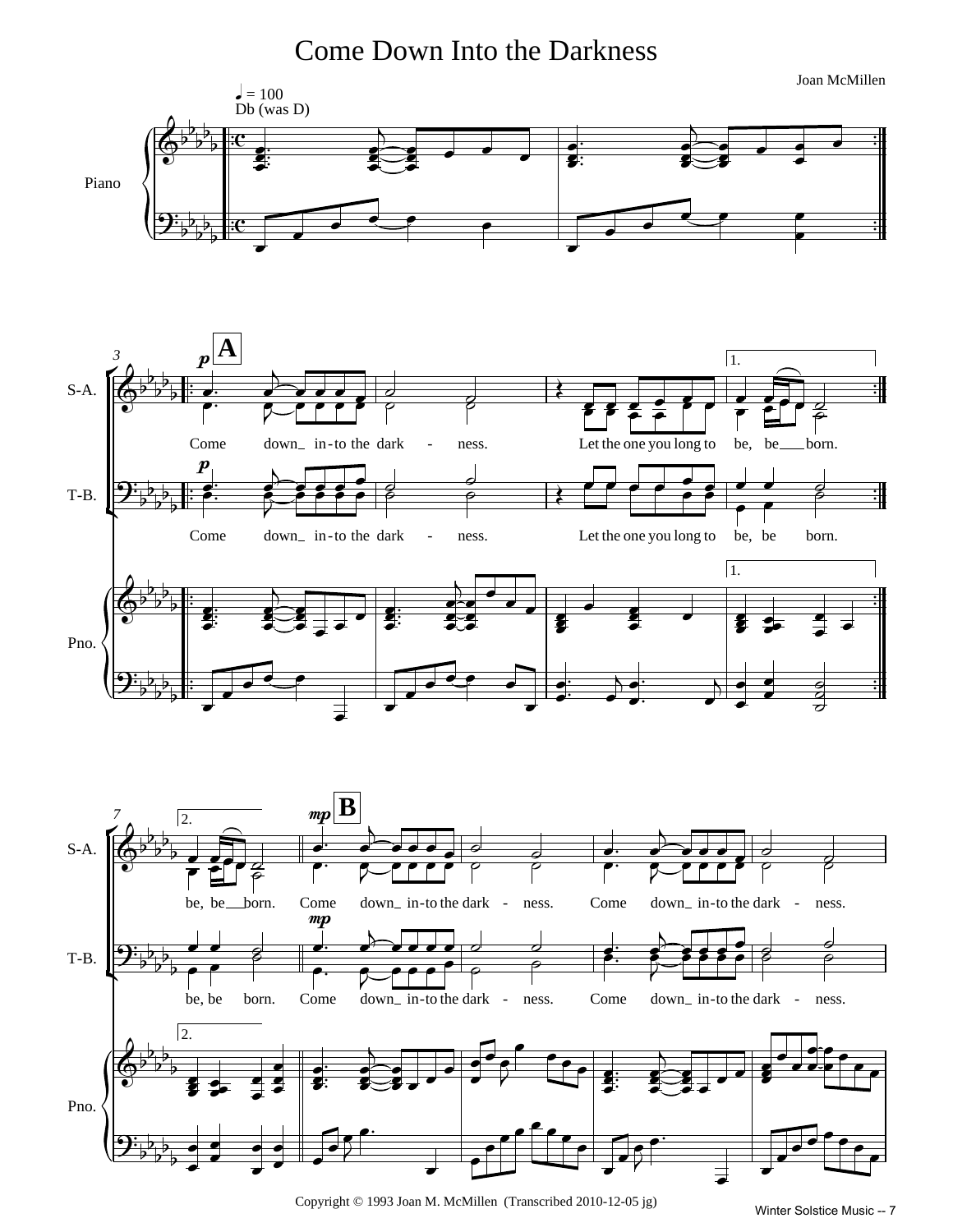![](_page_7_Figure_1.jpeg)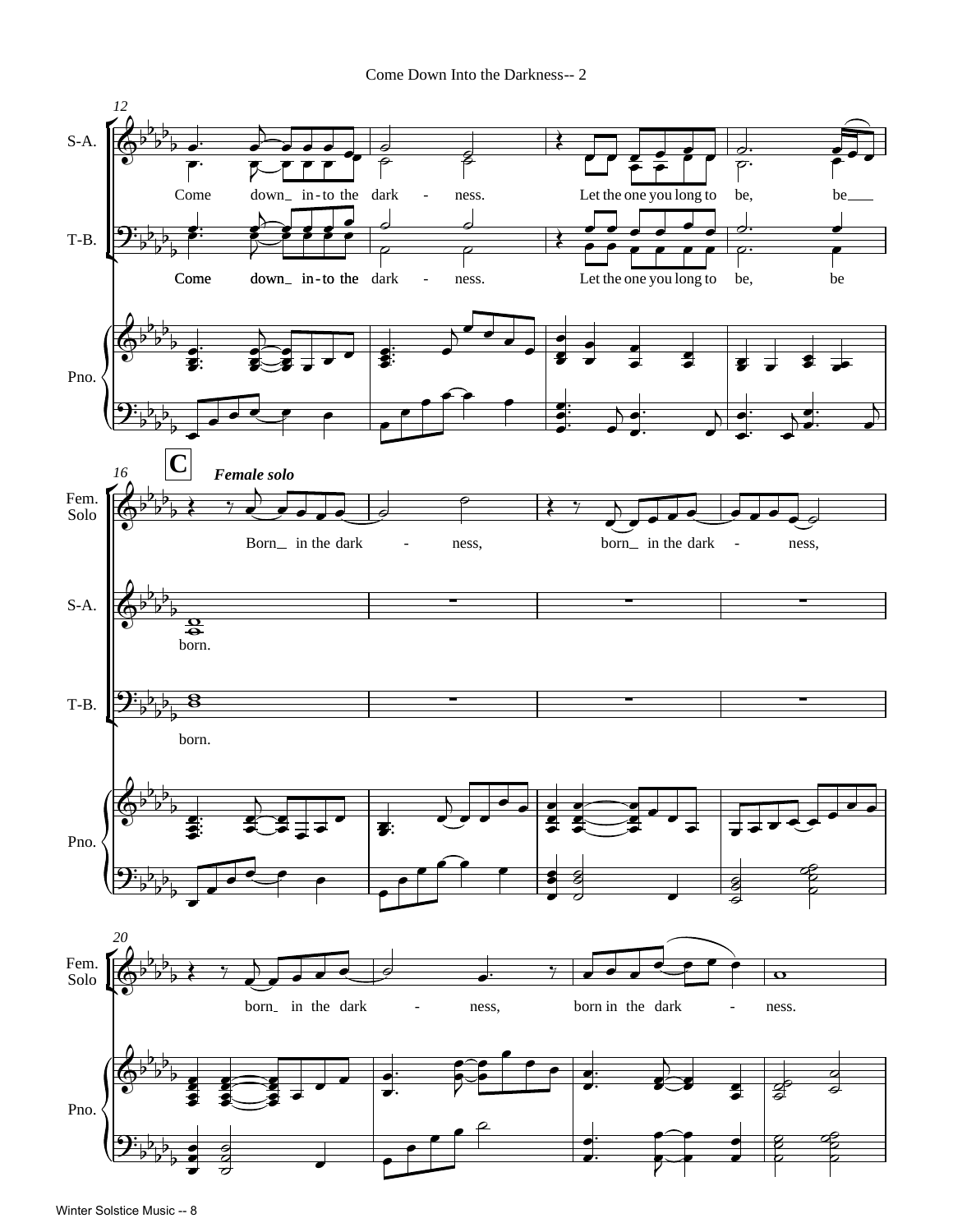![](_page_8_Figure_0.jpeg)

![](_page_8_Figure_1.jpeg)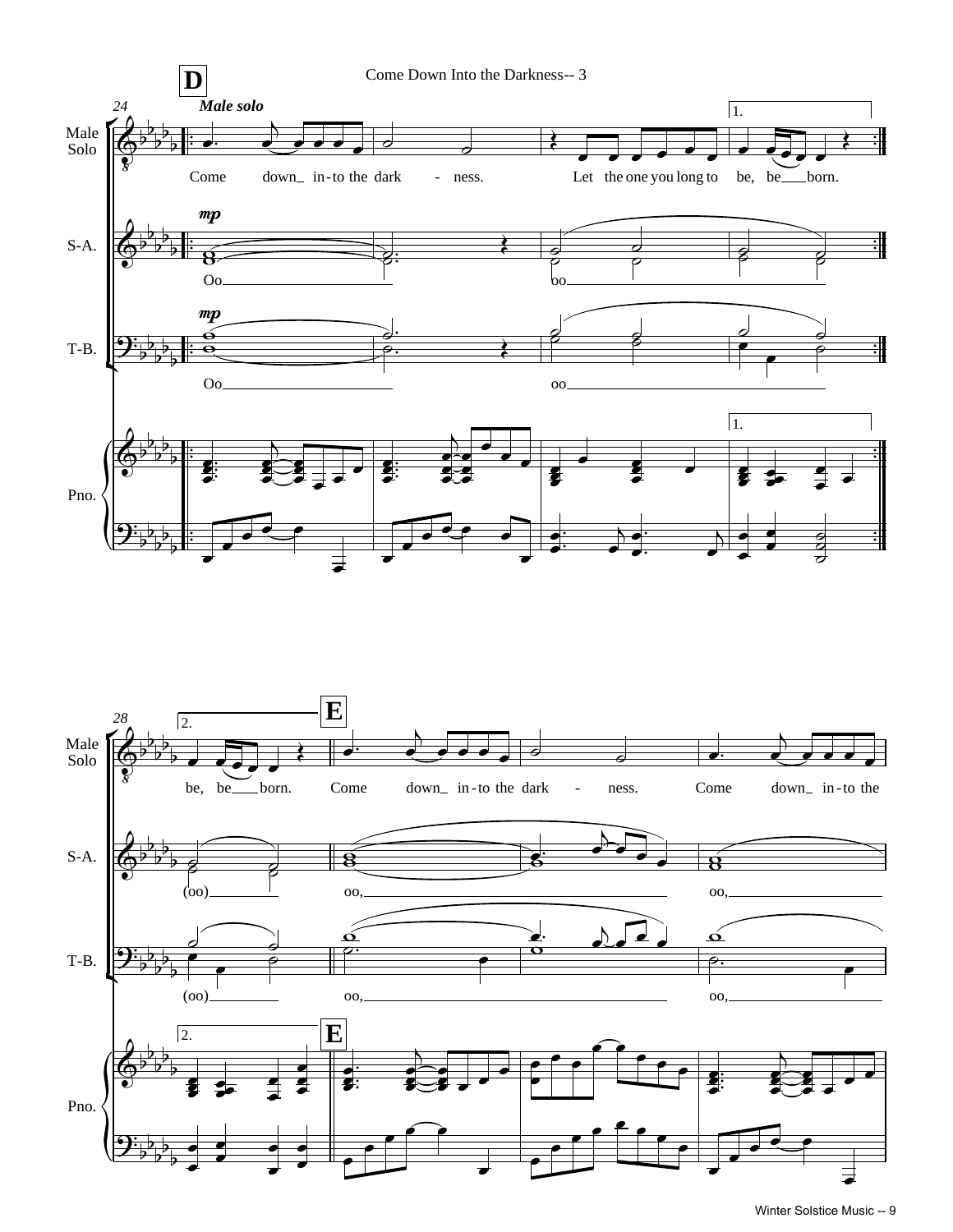![](_page_9_Figure_1.jpeg)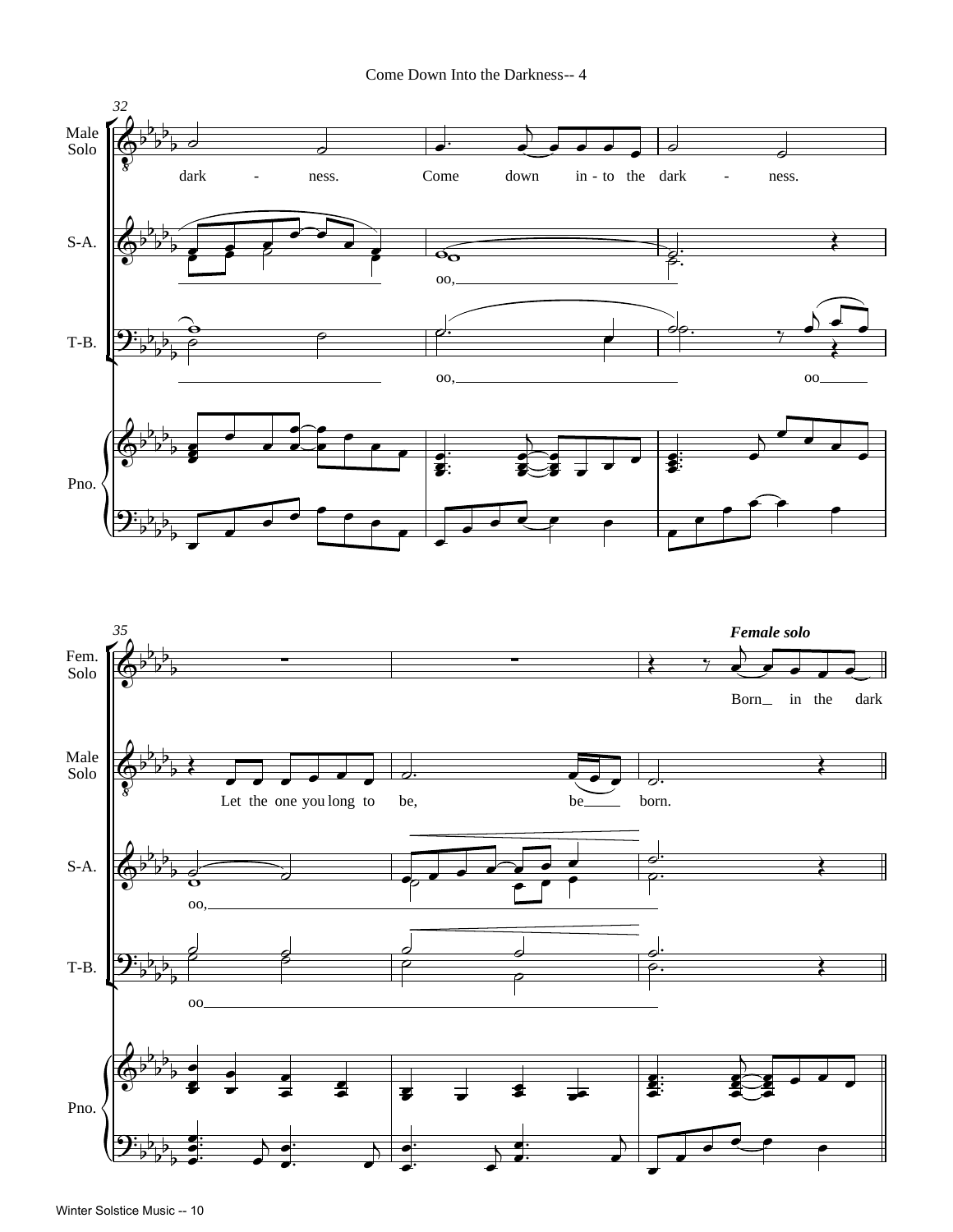![](_page_10_Figure_1.jpeg)

![](_page_10_Figure_2.jpeg)

![](_page_10_Figure_3.jpeg)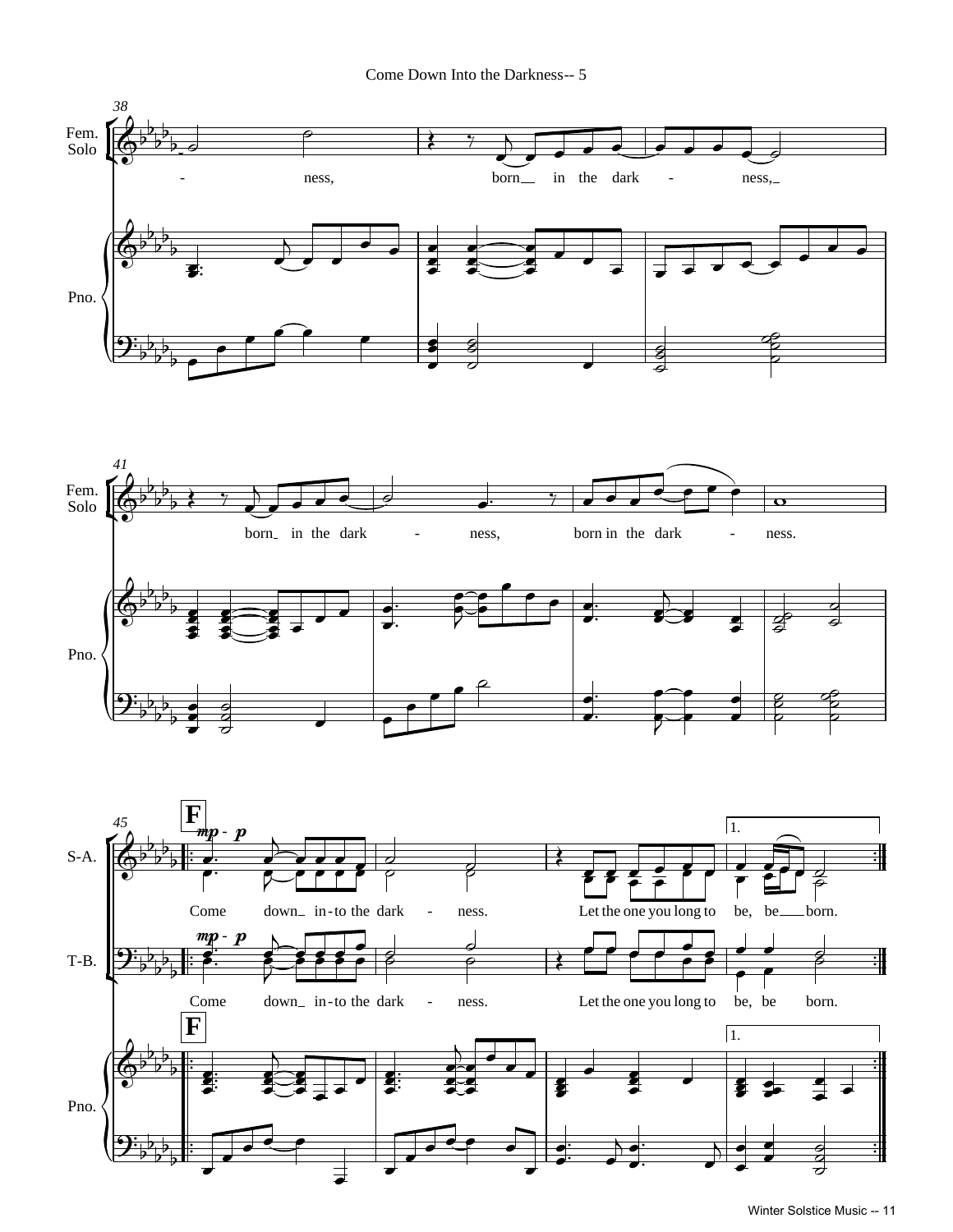![](_page_11_Figure_1.jpeg)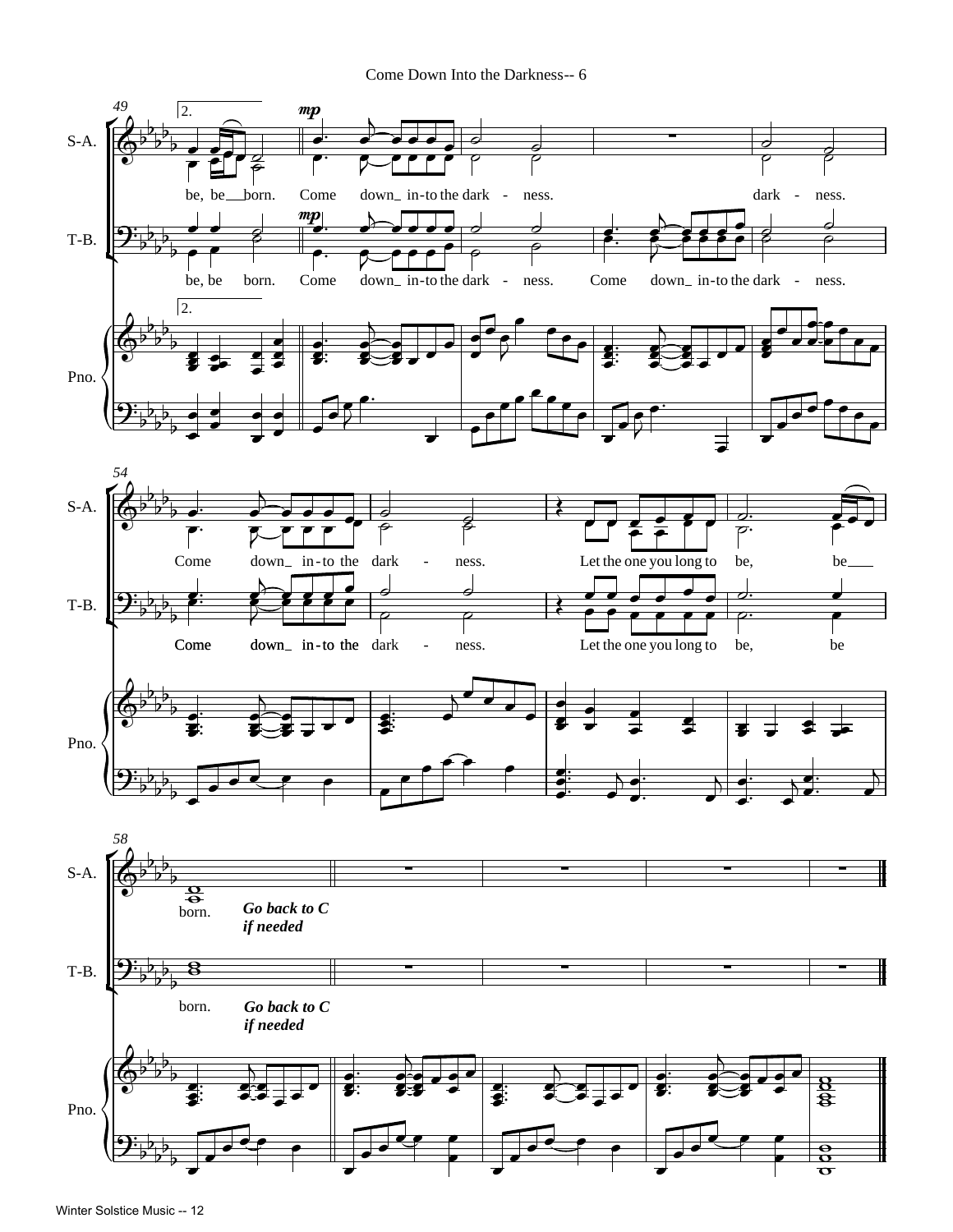![](_page_12_Figure_0.jpeg)

![](_page_12_Figure_1.jpeg)

Copyright © 1999 Joan M. McMillen (Transcribed 2010-12-05 jg)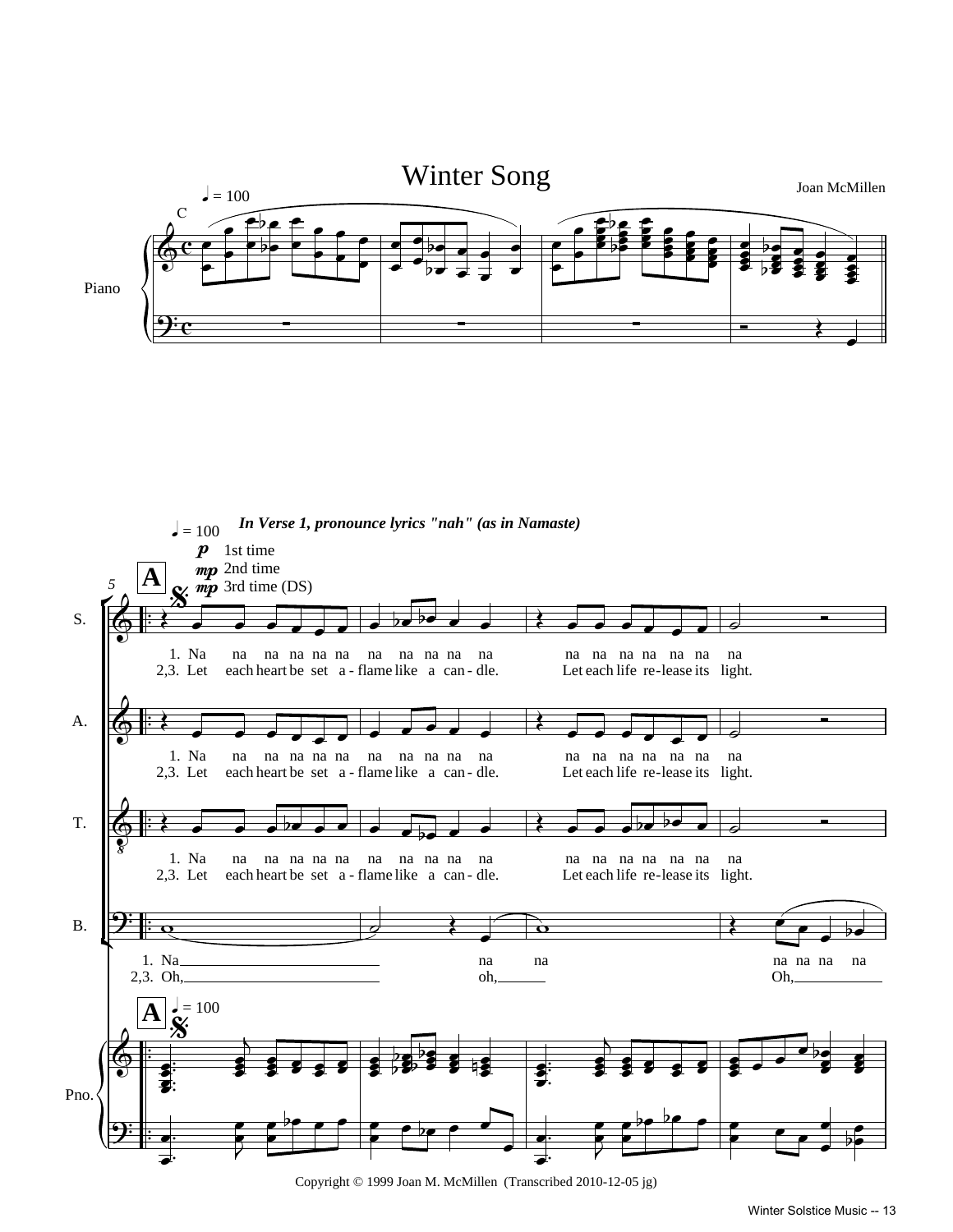Winter Song-- 2

![](_page_13_Figure_1.jpeg)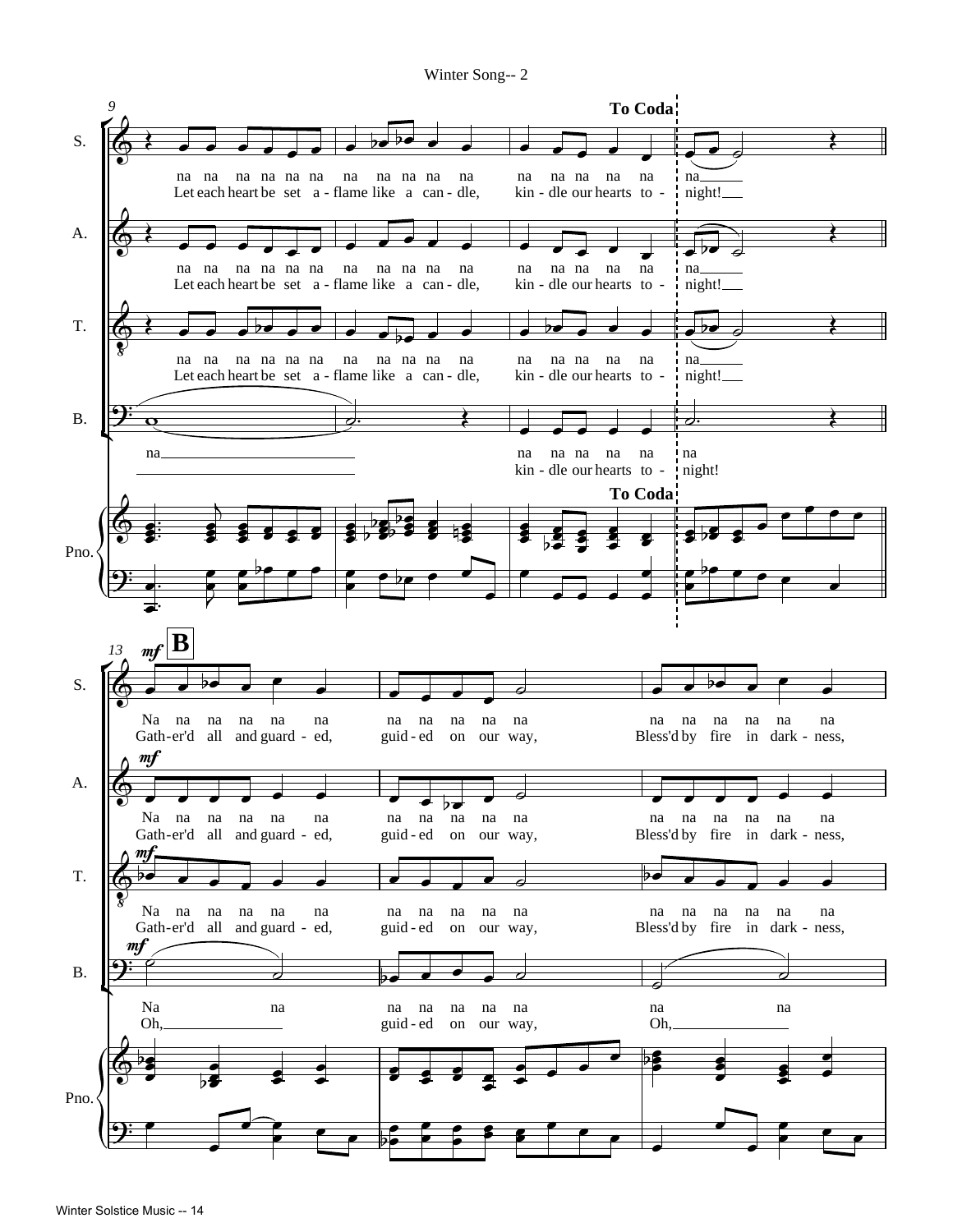![](_page_14_Figure_0.jpeg)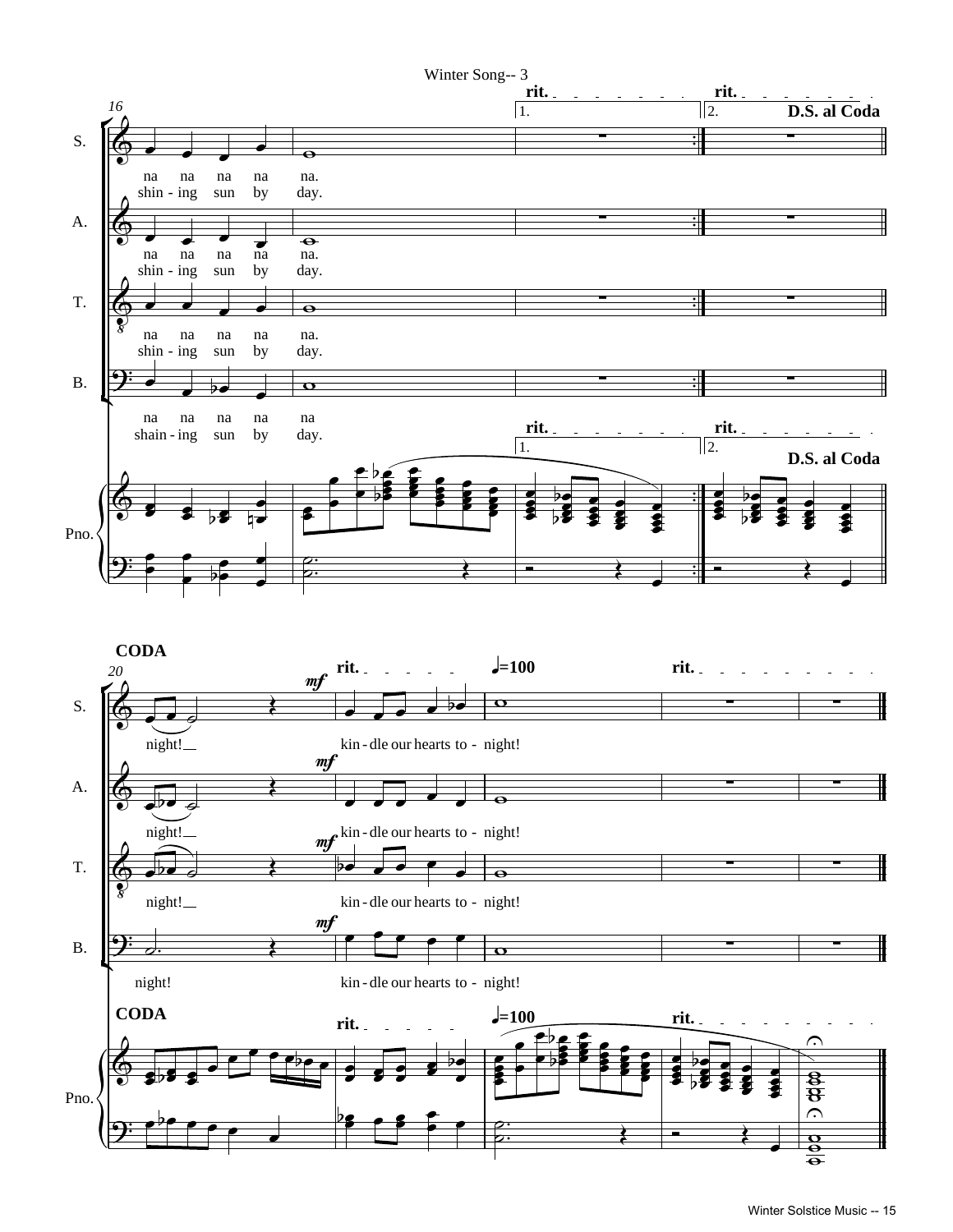![](_page_15_Figure_0.jpeg)

Copyright © 1989, 1998 Joan M. McMillen (Transcribed 2010-12-05 jg)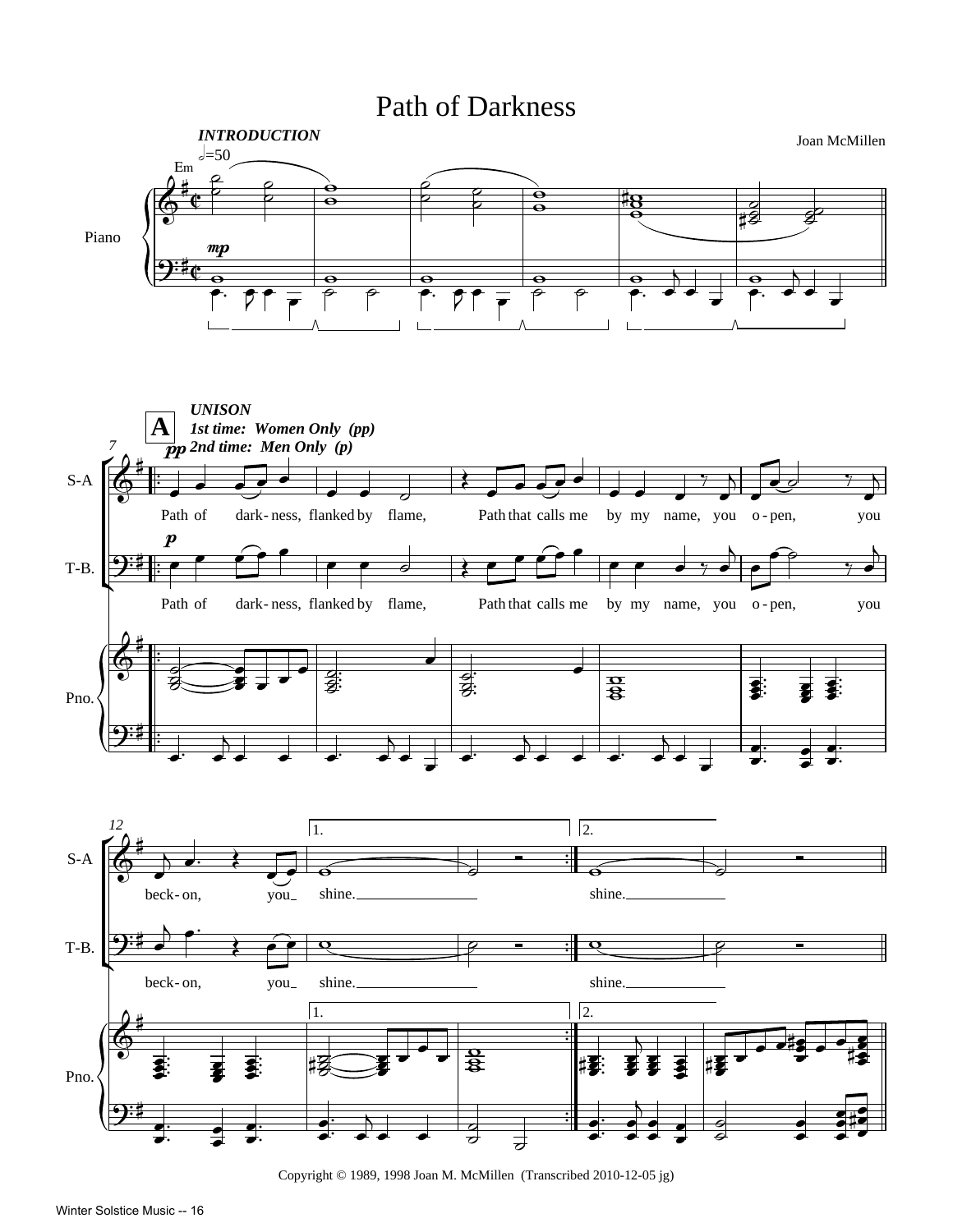![](_page_16_Figure_0.jpeg)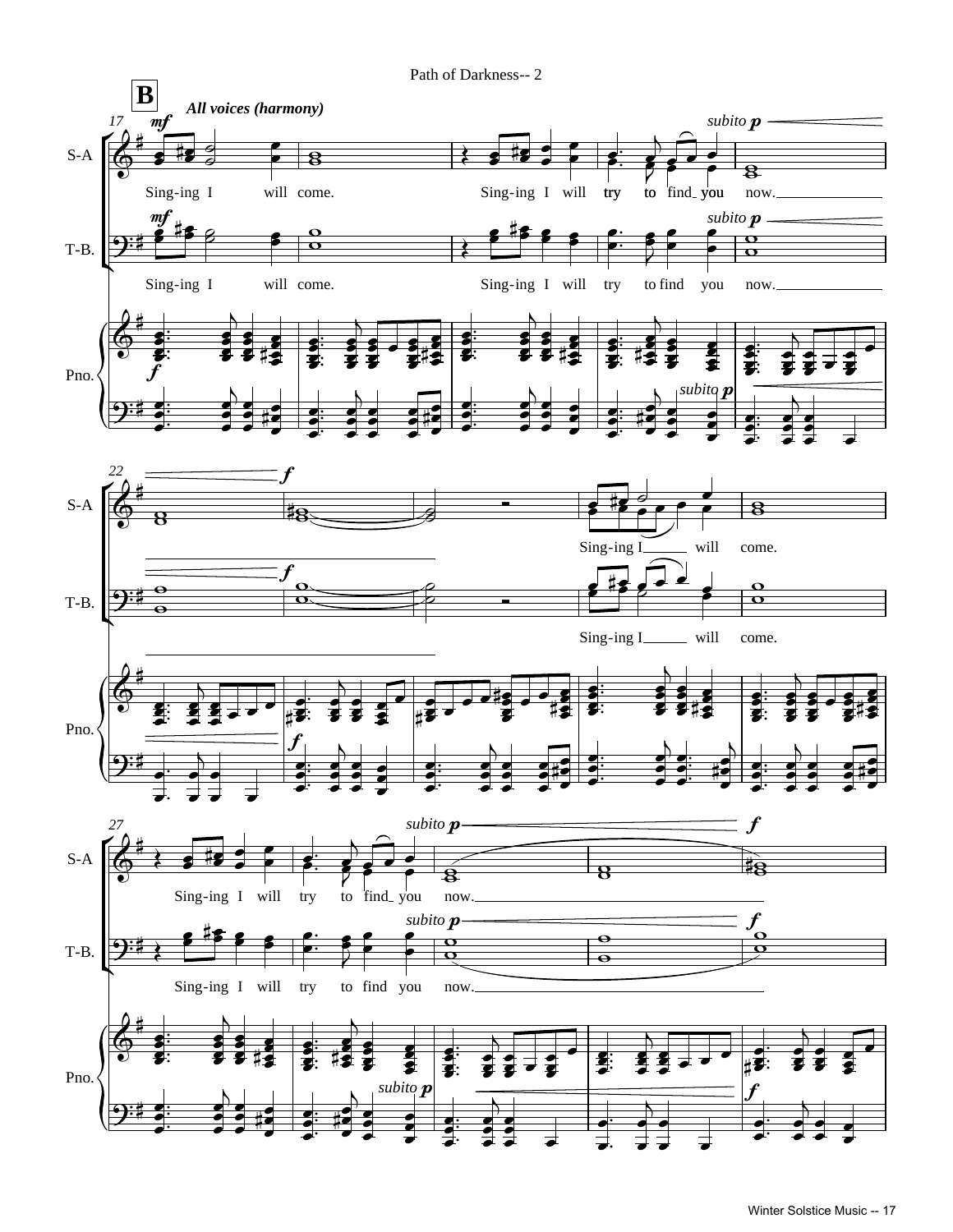![](_page_17_Figure_1.jpeg)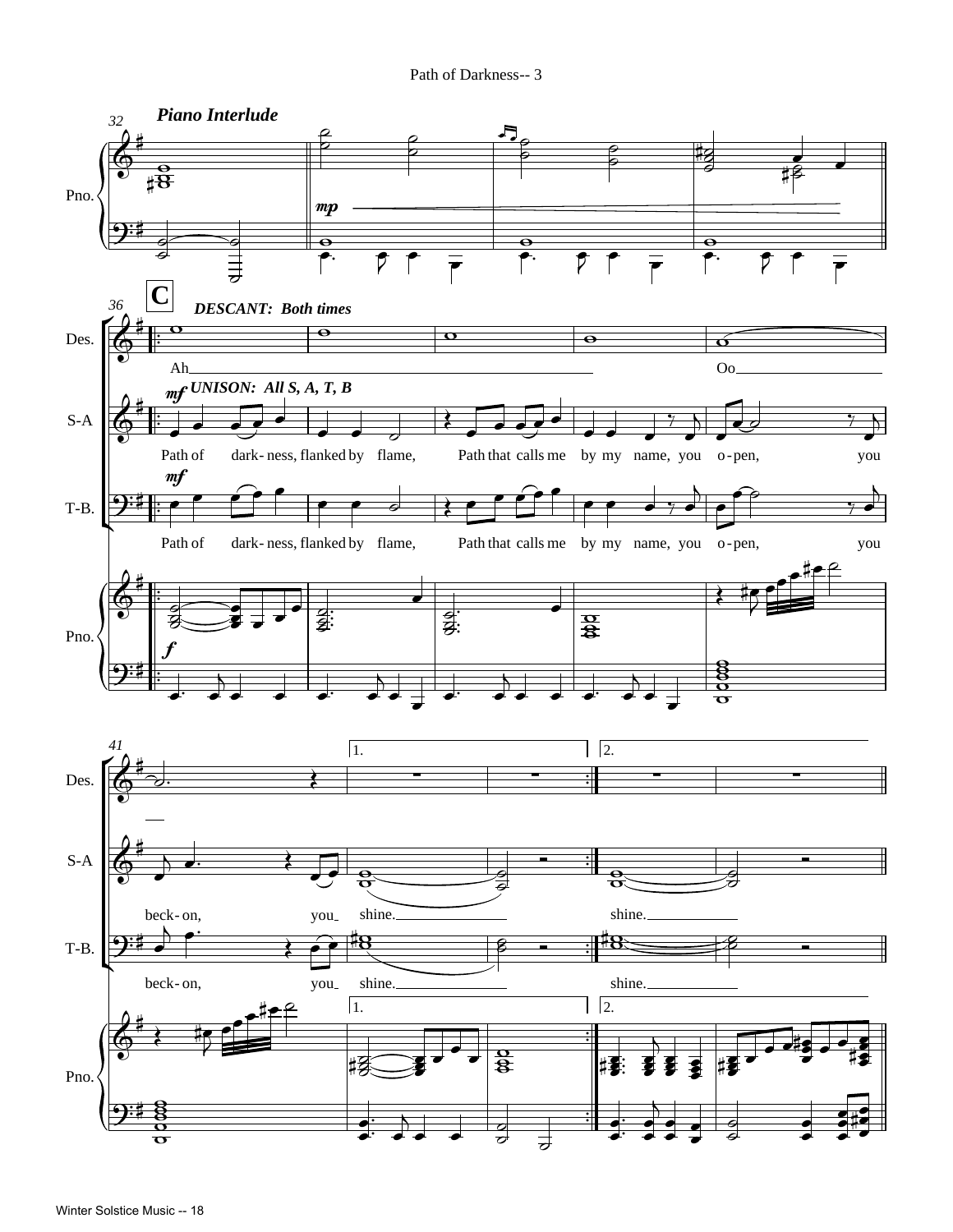![](_page_18_Figure_0.jpeg)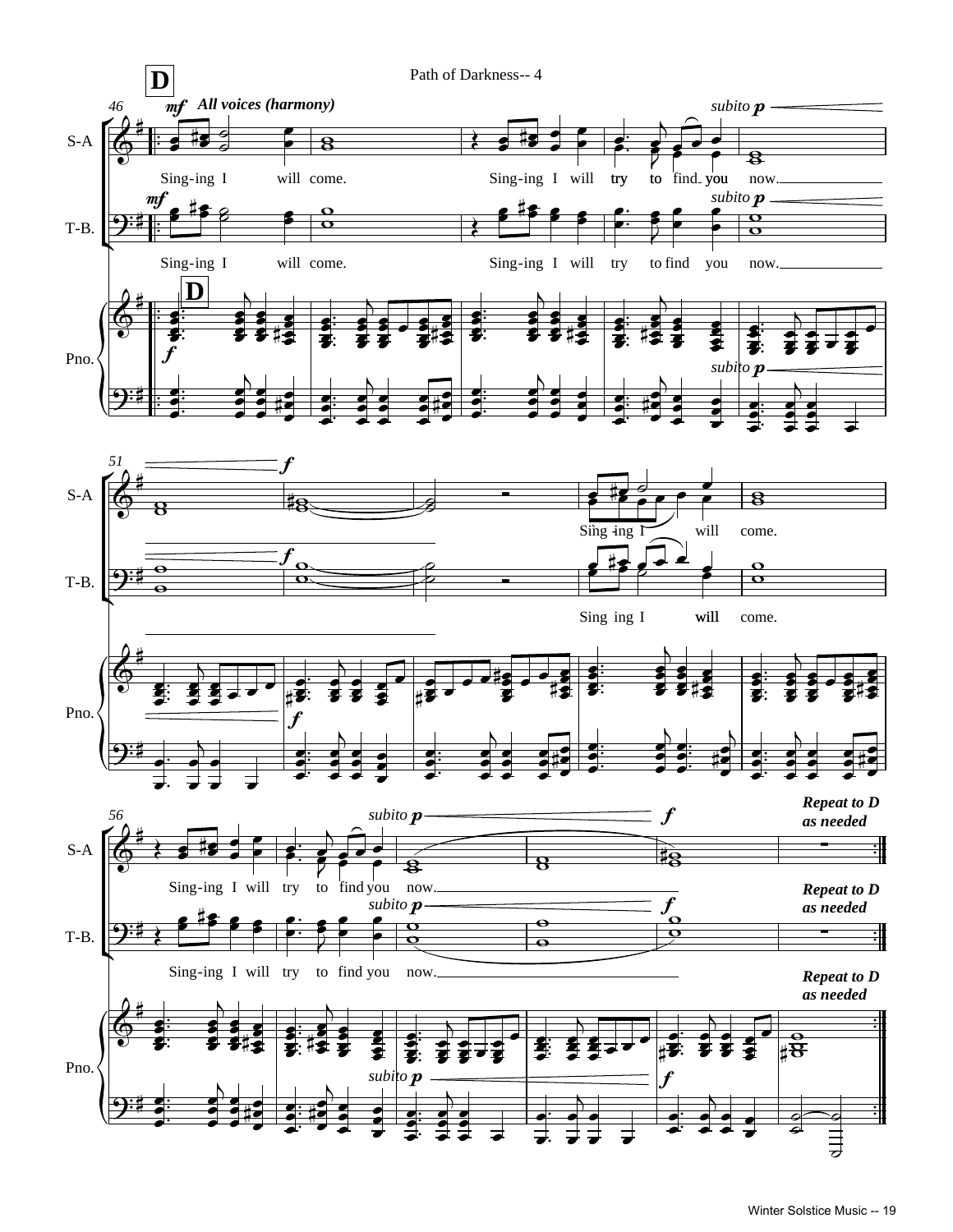![](_page_19_Figure_1.jpeg)